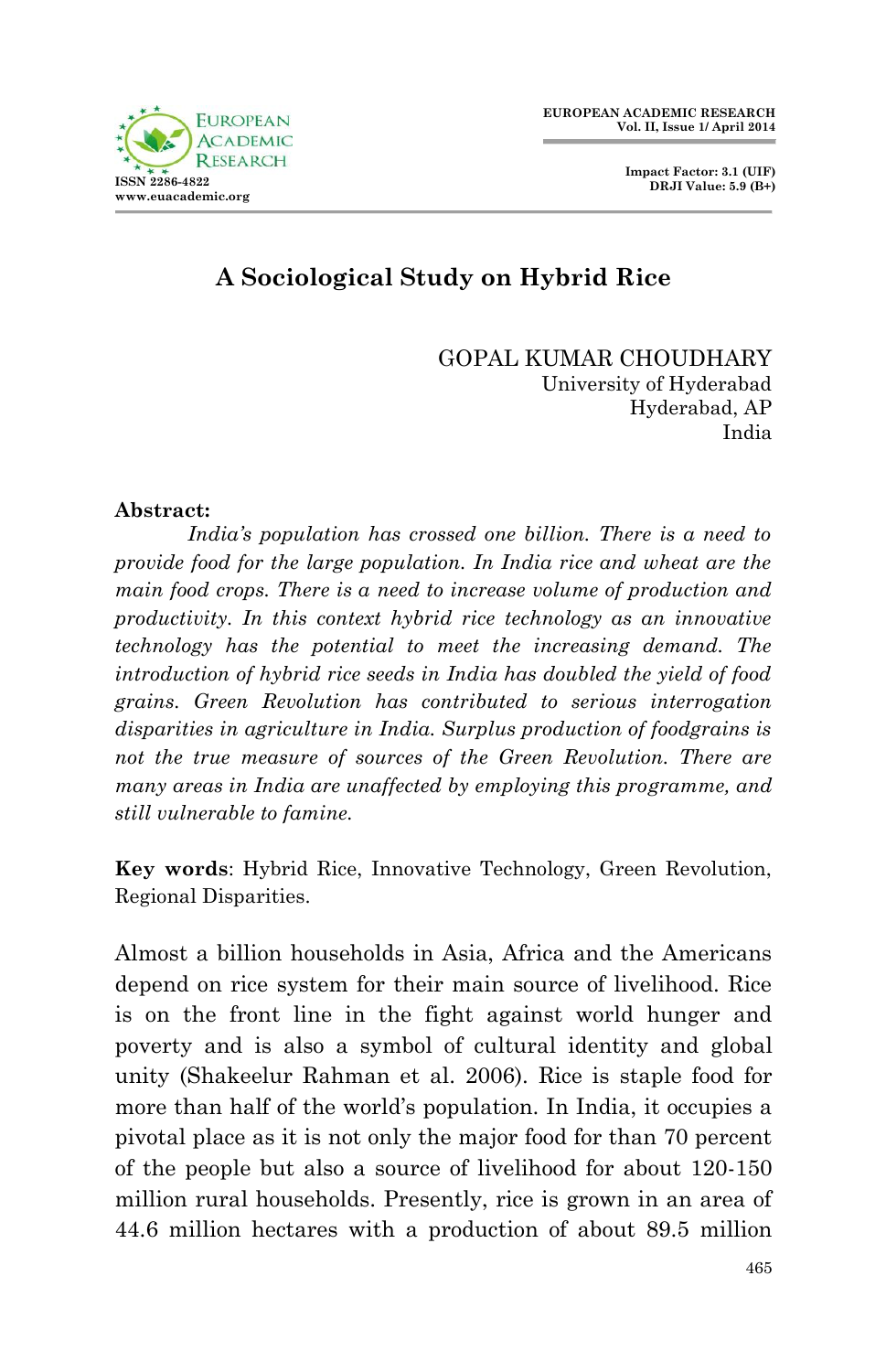tons. At the current rate of population growth (1.55%) in India, the rice requirement by 2020 would be around 120-125 million tons. Raising the rice production from the present level of 89.5 million tone to the anticipated 120-125 million tone is a herculean task especially in backdrop of plateauing yield of HYV's and the declining resource base in terms of land, water, labour and other inputs(Subbaiah 2005).

The term "Green revolution" is generally taken to mean the increase in cereal productivity experienced in some third World country as a result of the change in agricultural technology during the 1960s and 1970s.Generally, the Green Revolution involved the use of seeds of high-yielding varieties (HYVs), primarily of wheat and rice, and adoption of a package of improved agricultural practices involving fertilizers, pesticides, controlled water, credits, mechanical threshers, pumps, and so forth. The Green Revolution, which has made India self-sufficient in food grains even though it has spread only to a quarter of its arable land, may be characterized as the new technological paradigm that replaced the old one characterized by subsistence farming. In areas where the Green Revolution was successful (such as Punjab, Haryana, western Uttar Pradesh, and parts of Tamil Nadu and Kerala), the increased productivity of the land came with lasting and irreversible changes (Parayil 1992).

The adoption of the H.V.P. (High yielding Varieties Seed Programme) was facilitated by the "Intensive Agricultural District Programme" (I.A.D.P.), which was built into the existing community development organization. The major objectives of this programme have been to increase foodgrains production by demonstrating and promoting the adoption of improved farm practices and by making available the needed practices and by making available the needed facilities, credits, seeds, fertilizers, pesticides, and implements. Each farmer has been helped to develop a crop production plan for his land. The success of the new high-yielding seeds in I.A.D.P. districts has spurred rapid diffusion (Chakravarti 1973).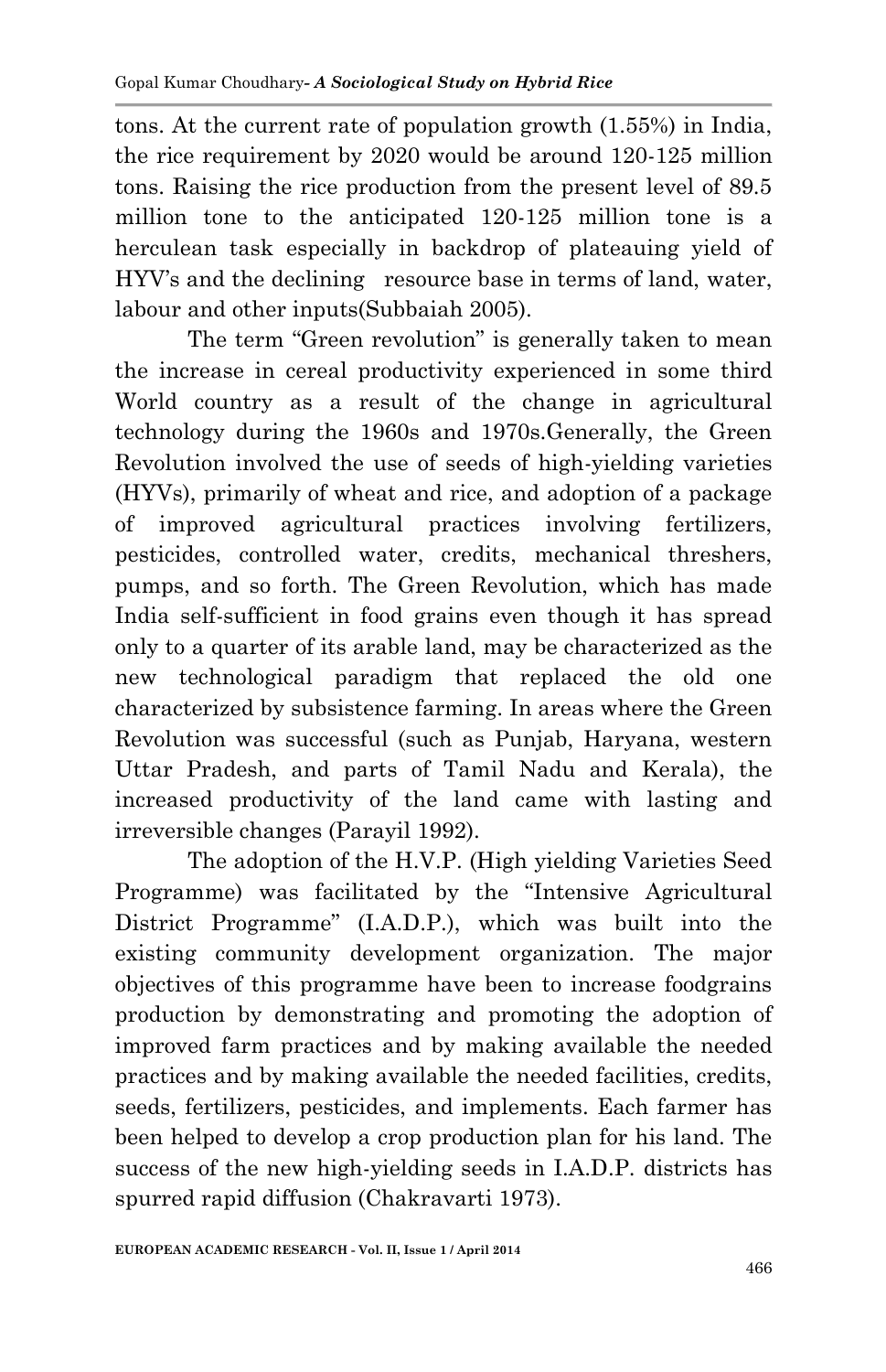#### **Criticism of Green Revolution:**

There is large consumption of fertilizers in cultivation of Highyielding varieties seeds. One great hindrance is that many farmers in agriculturally back-ward areas cannot afford to purchase chemical, fertilizers, and distribution centres and credit facilities are also inadequate in most of these areas. High-yielding varieties seeds need more effective disease and pest controls than traditional varieties, because conditions which are conducive to the growth of the varieties are also favourable for pests and diseases. Therefore, most of the small and medium farmers didn't like to cultivate High-yielding varieties seeds of rice. The H.V.P. has been adopted mainly in areas with well developed irrigation facilities (Chakravarti 1973). As we know, Indian farmers depend on monsoon and there is great lack of adequate facilities of irrigation in India and specially small and poor farmers. The poor farmers do not want to borrow money from private sources or governmental agencies such as co-operative society or banks, they scare their land would be confiscated if they failed to pay instalments because of poor harvesting. The mostly farmers have no bullocks, there are no tractors or farm machines, and fifty percent of the cultivated area has canal irrigation.

The green revolution has had a very concrete political effect; it has changed the relationships between social classes in the poor world, changed peasants and small entrepreneurs into proletarians and divided people into upper and lower classes in areas where such divisions were not clear before - all due to the reproduction of capita- list technology in new societies. Indian agricultural production has become dependent on international petrochemical industry to a remarkable extent. Its present agricultural strategy was developed in connection with experts from the Rockefeller and Ford Foundations and the US Department of Agriculture opening up for private investment instead of the previously preferred imports of technological know-how in concrete cases. The permanent presence of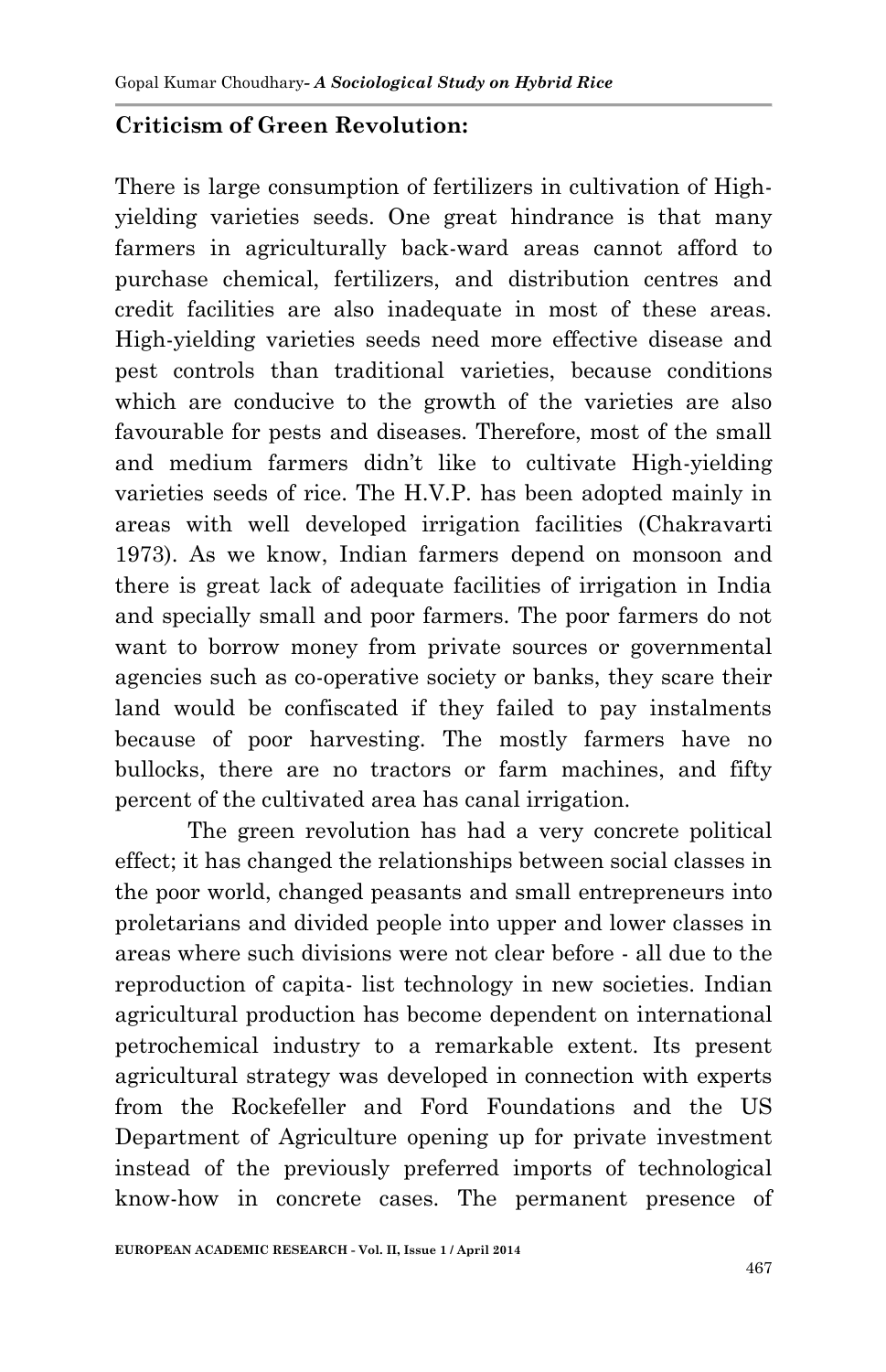international petrochemical industry in India has made it possible for the companies to stipulate prices and ac- quire a monopoly of distribution. The Indian surplus of naphtha is not used for production of fertilizers, but ammonium is imported from abroad, thus putting local Indian oil refineries in an awkward position and a strain on Indian foreign exchange reserves. Extensive use of fertilizers and irrigation may have long-run ecological consequences. The additional circulation of water will leave more salts behind that accumulate in the upper layers, and nitrogen and phosphate fertilizers can become the prime cause of eutrophication and soil toxicity (Reinton 1973).When the Green Revolution had reached at saturation stage then the productivity of food grains became stagnant. Farm land became unfertile due to excessive utilisation of chemical fertilizers, insecticides and pesticides. As a result the second Green Revolution has started in agricultural. That is known as Hybrid Technology across the world.

### **Hybrid Rice Technology in India:**

Hybrids are crosses between two parents that either occur naturally in plant populations or occur when plant breeders and geneticists manually produce crosses between selected parents (Burton 1983 and Stoskopf 1993).In allogamous (crossfertilization) plant species each plant is theoretically a hybrid because of the union of gametes between the male and female parents. Except for specific instances, the frequency of hybrid would be less in autogamous (self –fertilization) plant species. In most plant breeding programs, hybrids are produced between elite parents to develop F2 populations by either selfing or sibling (plant-to-plant crosses) the hybrid (F1) plants. Selfing and selection is initiated within the F2 populations to develop pure lines (or inbreds) that may be used either as pureline cultivars for autogamous plant species or as parents to produce hybrids for allogamous crop species. Hybrids for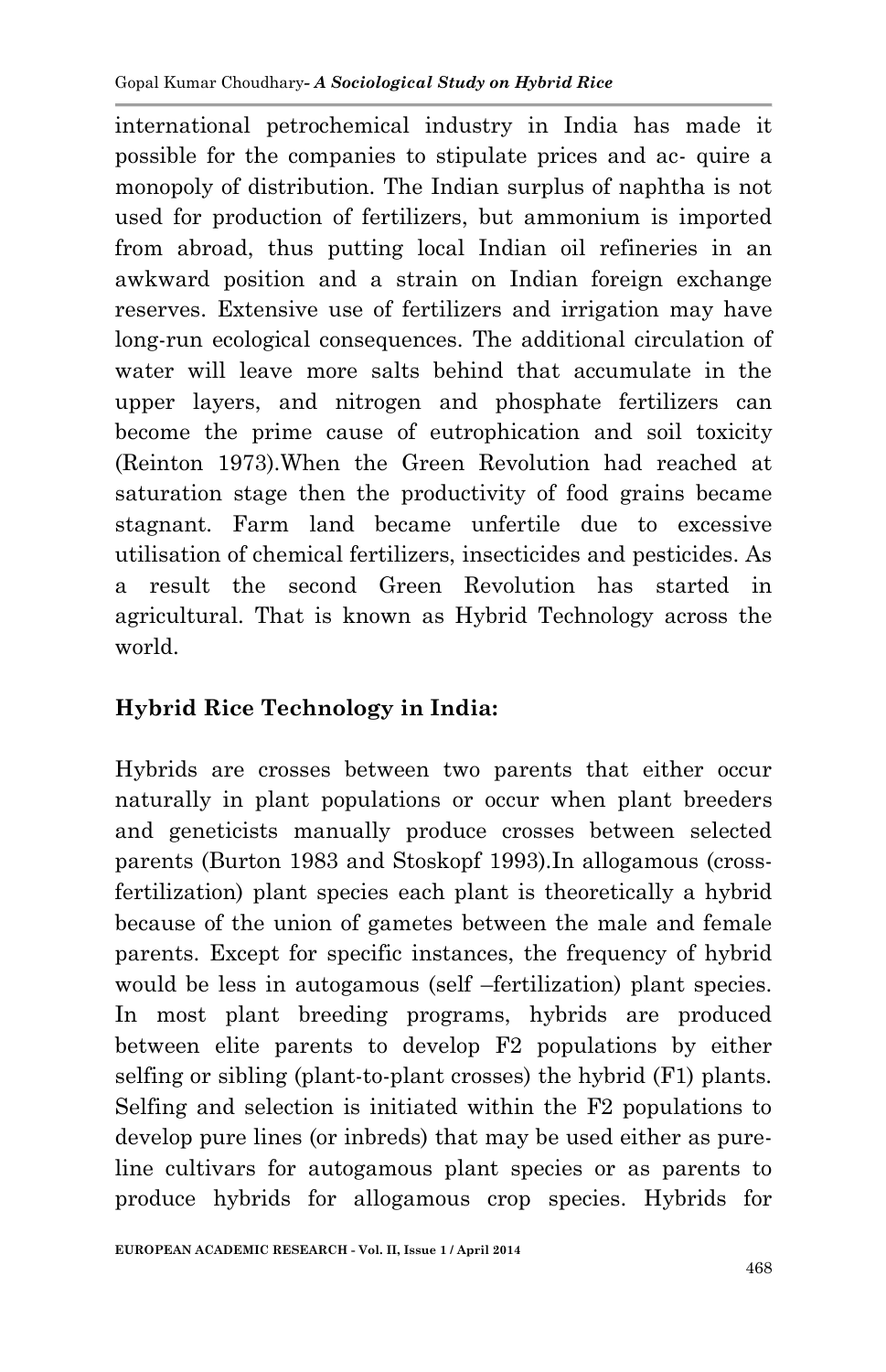autogamous crop species are vehicle to develop segregating populations in which selection is practiced to develop pure-line cultivars for use by the producers (Hallauer 2004). Hybrid rice is developed by exploiting the phenomenon of heterosis. Rice, being a strictly self-pollinated crop, requires the use of a male sterility system to develop commercial rice hybrids. Male sterility (genetic or nongenetic) makes the pollen unviable so that rice spikelets are incapable of setting seeds through selfing. A male sterile line is used as a female parent and grown side by side with a pollen parents in an isolated plot to produce a bulk quality of hybrid seed because of cross pollination with the adjoining fertile pollen parent. The seed set on male sterile plants are the sterile seed that is used to grow the commercial hybrid crop (Virmani 2003).

### **Methodology:**

Two states Jharkhand and Bihar has been selected for taking experience of farmers on hybrid rice cultivation and two districts (Darbhanga and Muzaffarpur from Bihar and Ranchi and Hazaribagh from Jharkhand)of each states has also been chosen with help of schedule-interview from farmers perspective to collect data. Random sampling is used from sample size 100 respondents. Interview has also taken from governmental agencies as well private hybrid rice dealers of Bihar and Jharkhand.

# **Farmers Experience on Hybrid Rice in Bihar and Jharkhand:**

Hybrid rice cultivation has been cultivating in kharif season in Bihar and Jharkhand mainly. The major hybrid rice cultivation rice growing states are Uttar Pradesh, Jharkhand, Chhatisgarh, Bihar, Punjab and Haryana. The rate of adoption of hybrid rice of Jharkhand is much greater than Bihar. Because there is great exposure of private agencies in remote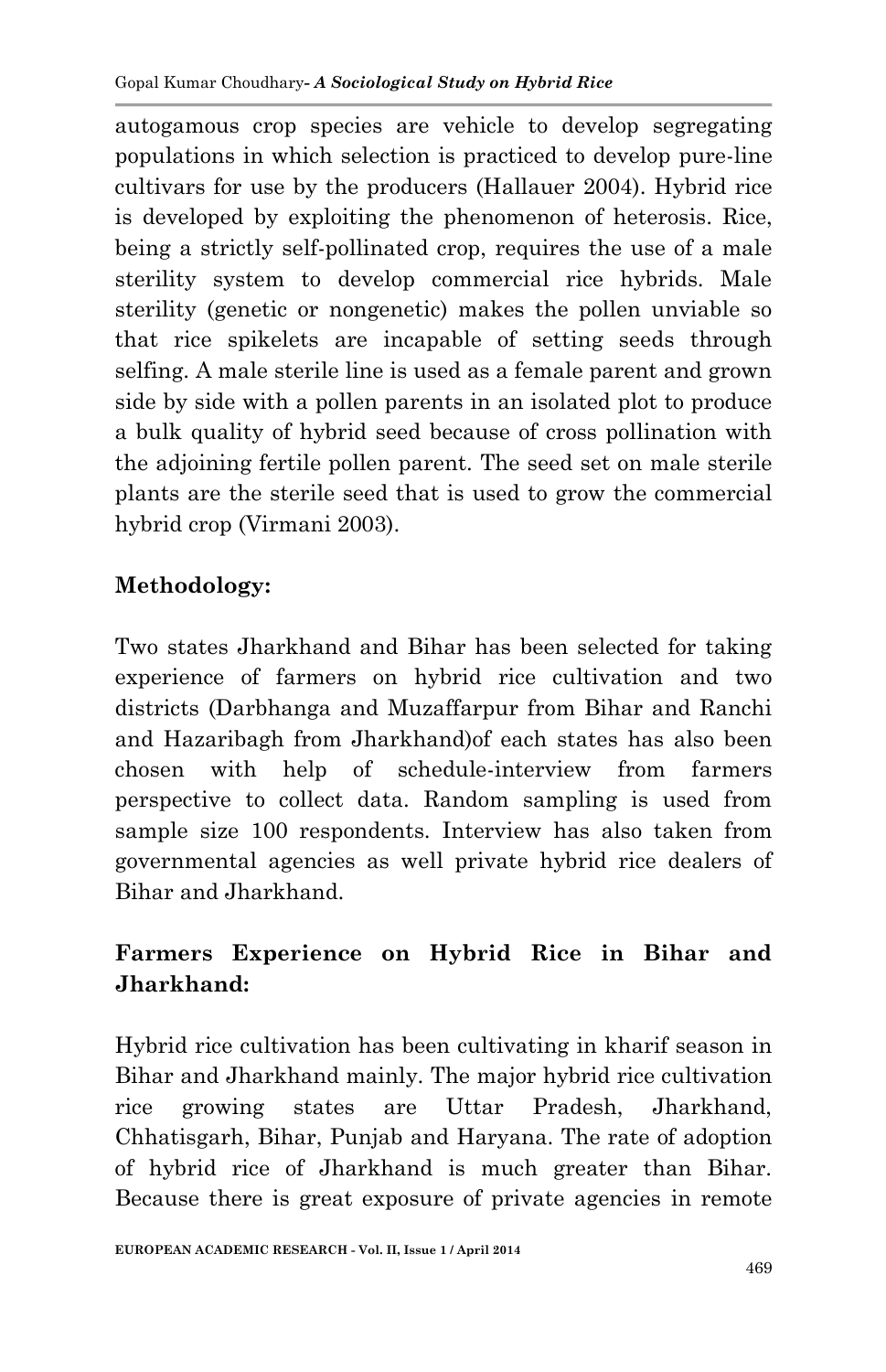areas of Jharkhand. The staff of these company use to go village level and arrange demonstration programme in village and also prefer to present some kind of gift in that village. The cost of hybrid rice cultivation of Jharkhand is lower than Bihar because the irrigation cost is low due to using bullock-cart for ploughing the field and farmers of Jharkhand also use the biofertilizers such as burnt of wood and straw. The farmers of Jharkhand mainly depend upon monsoon so they have to invest less money in irrigation. The farmers of Jharkhand are mostly tribes and according to these tribes, they need more rice production. Hence they have been adopting hybrid rice cultivation at great extent in Jharkhand. The farmers of Bihar are afraid of natural calamities such as flood, drought and untimely arrival of monsoon due to which they would not like to adopt rice cultivation In Bihar, respondents said that boiled hybrid rice cannot be stored for more than two or three hours as it gets fermented and its taste deteriorates. The chance of pest attack is more in hybrid rice and pesticides have been using more to prevent pest, it affect adverse on soil and natural environment. There is big paradox behind the hybrid seeds that it is male sterile. Hybrid seeds cannot reuse in next season for cultivation. Therefore, the farmers have to buy hybrid seeds in every season. As we know the Indian farmers have been storing from many years seeds for next coming season and they are able to cultivate that store seeds in next year cultivation. So they have no to bother to purchasing traditional or inbred varieties of rice cultivation in every season. One major thing is that hybrid rice technology is totally based on IPR (Intellectual Property Rights) notion. IPR is governed by private agencies or private organization. Therefore, farmers have to purchase hybrid rice seeds from multinational companies. They have own monopoly in production of hybrid seeds. The farmers of Bihar and Jharkhand have been using the different companies seeds, such as Pioneer, Advanta, Mayhco, Jk Agri Genetics Ltd, and Aditya Birla. The name of hybrid seed which used by farmers in Bihar and Jharkhand, Dhaanya, JK 6444, Pan, PHB-71, BSHR-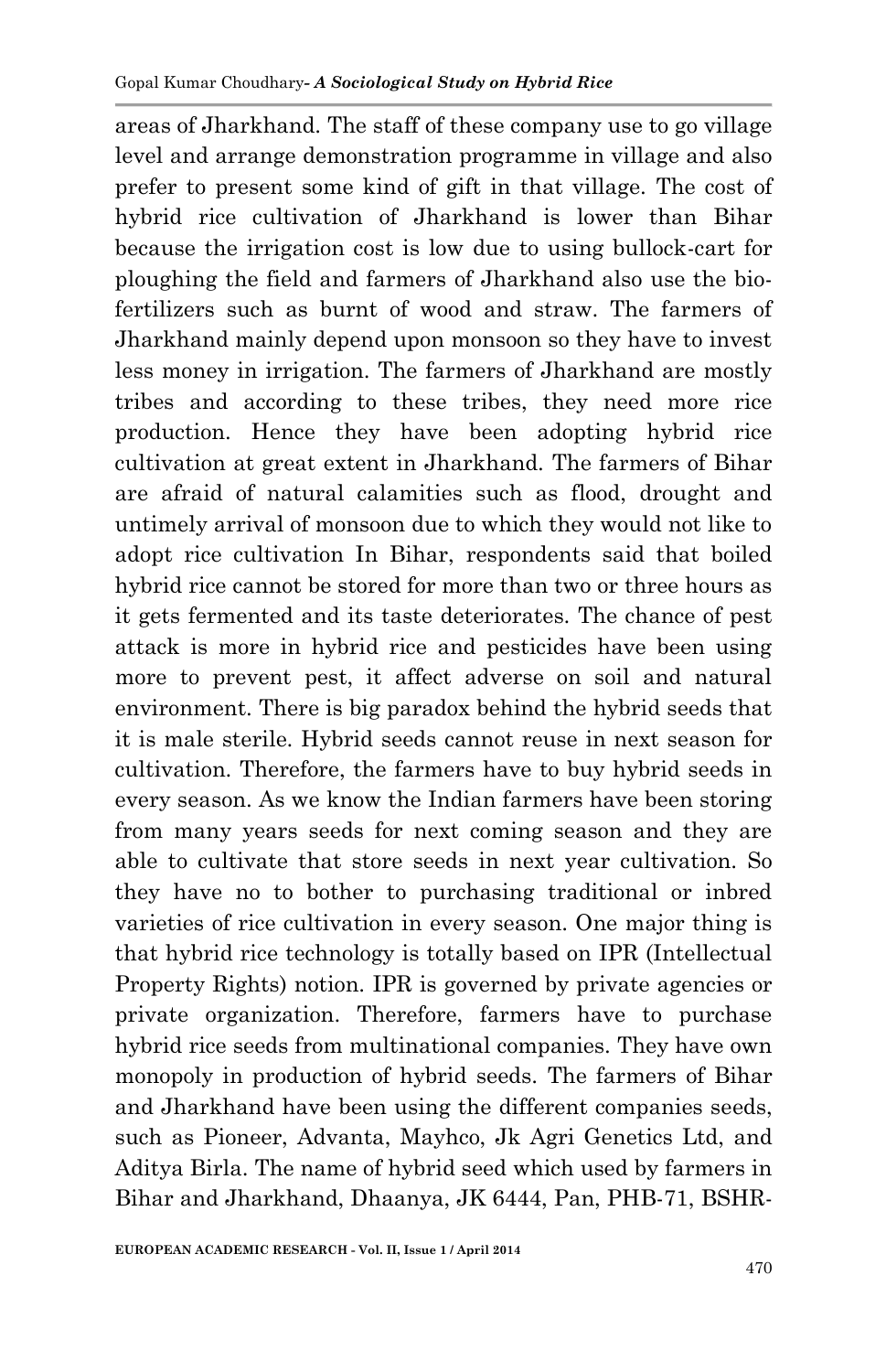129, Champion. North Bihar is most flood prone area that's why the rate of adoption of hybrid rice cultivation in these areas is less in comparison to other areas. Because the cost of hybrid rice cultivation is higher than inbred or tradition rice varieties. There is more chance to ruined hybrid rice during flood season which comes in rainy season (kharif season).The farmers of Bihar have to face selling problem in hybrid rice. There is lack of proper functioning of PACS (primary agricultural credit societies) in Bihar for selling of hybrid rice. The Government does not provide cash money for farmer at PACS, when farmers sell their hybrid rice at these institutions. Similarly, LAMPS (Large area multipurpose society) is running in Jharkhand but does not work properly. They have to wait some days or month for getting their sold price of hybrid rice. The productivity of hybrid rice is twice in comparison to inbred or tradition rice varieties. So farmers have to face some problem after harvesting of hybrid rice and there is no adequate facility to storage of rice at home. That's why farmers would like to sell their rice as soon as possible.

### **Extension Facilities in Hybrid Rice Technology:**

Bihar is covered by the large national agricultural agricultural research networks with the Indian council of Agriculture Research as the apex organisation. ICAR has seven research centres/stations to address the specific needs of Bihar's agriculture. There is, however very little synergy between the Agriculture University and ICAR institutions. Bihar has not able to take full advantage of the various schemes offered by ICAR.As in several other parts of the country ,the weakest link in agriculture in Bihar too in extension. There is evident from the fact that a dismal 0.4 per cent of farmers in Bihar received information on modern technology extension agents. This is lowest percentage among the major Indian states. There are three main public public players for agricultural technology dissemination in Bihar. These institutions are Krishi Vigyan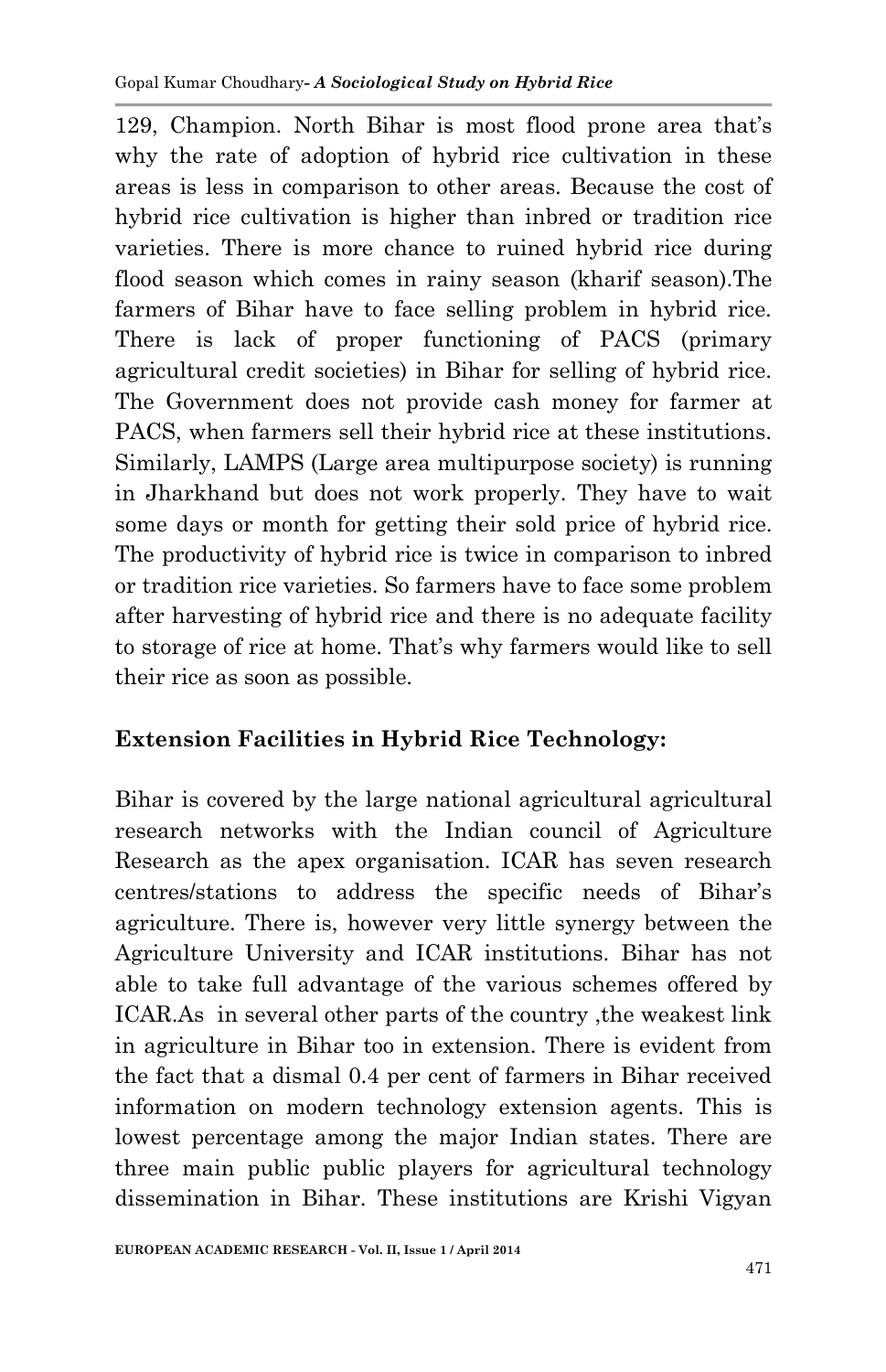Kendra (KVKs), government departments and the Agricultural Technology Management Agency (ATMA). (Towards Accelerated Agricultural Development in Bihar: Report of Steering Group on Vision of Agriculture Development in Bihar, Development of Agriculture, Government of Bihar,Patna,2010).The role of agriculture colleges, agricultural sub-stations, kisan mela (farmers fair) are playing vital to providing new agricultural innovation training to the farmers. But in case of hybrid rice, adequate training programmes are not provided for farmers at district level or block level or panchayat level and only some limited farmers who have good approach or effective farmers could avail this extension programme either district level or block level or panchayat level.

### **Risk:**

The main disadvantage of hybrid rice is that there is more chance of attacking of pest on hybrid rice plants, the farmers have to use pesticide at large scale, as a result sometimes it affect adverse to soil, other animals, birds and also environment. The local name of pest diseases such 'Bakki', 'Gobrain' (dung like), black before grain formation, leaf yellow are in Jharkhand but 'Khakhra' or 'Marhana' (no grain) 'Kaili' (black), and milk come before germination of full grain then pest attack and suck it, this is occurred in Bihar. If boiled hybrid rice is eaten after delaying of two-three hours then it becomes fermented and spoils. This is the main drawback of hybrid rice in India and there is also presence of stickiness in hybrid rice. The small farmers are not adopting hybrid rice cultivation because they have to sufficient money for cultivation and hybrid rice cultivation cost very high. So hybrid rice is increase disparity among big farmers and small farmers.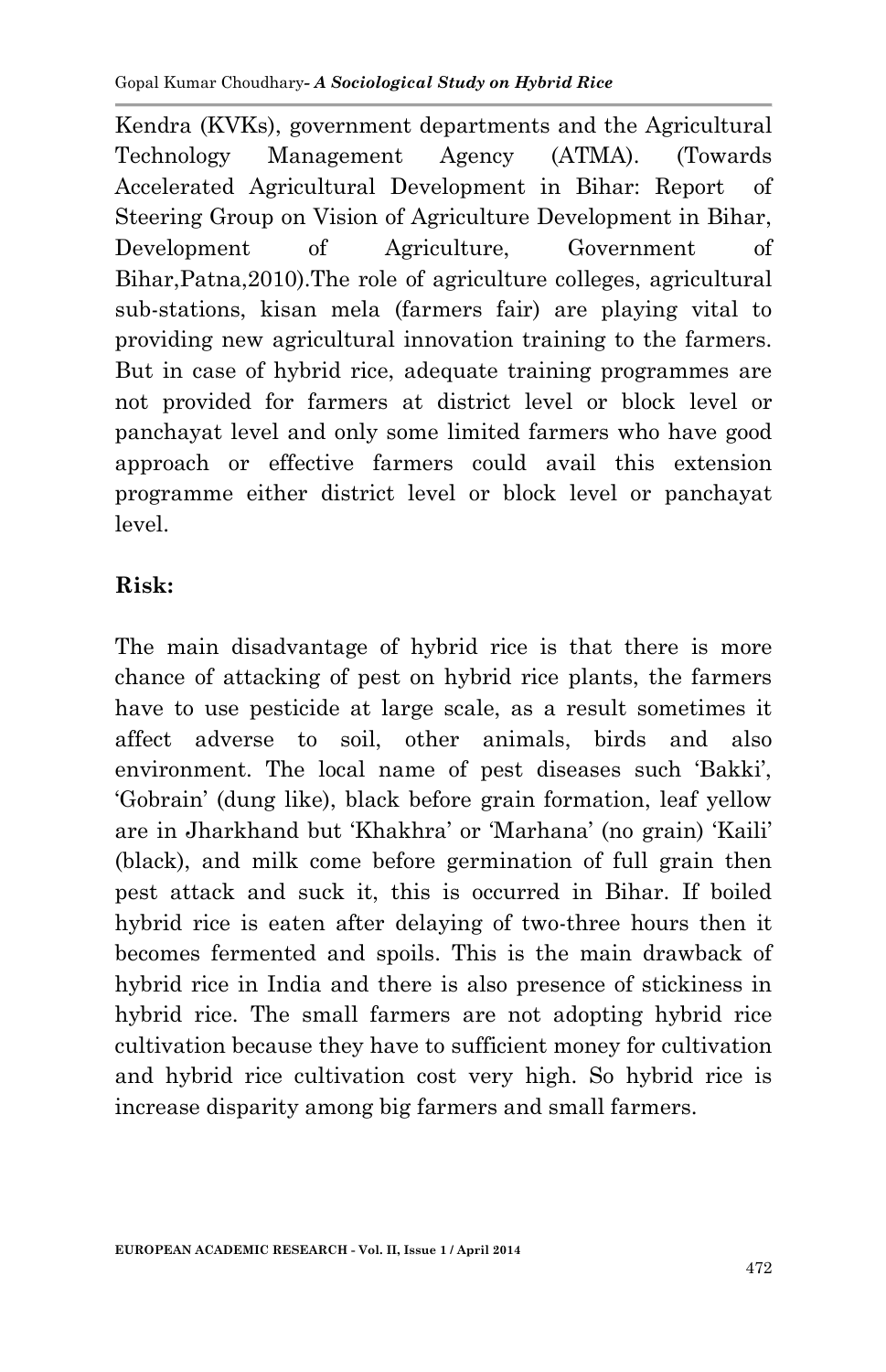### **Conclusion:**

The cost of hybrid rice (input) and production of hybrid rice is more in comparison to inbred or hybrid rice in Bihar and Jharkhand. The disease is more common in hybrid rice. The chemical fertilizers are utilizing at large amount in cultivation of hybrid rice and there is lack of extension facilities in hybrid rice cultivation. Stickiness and fermentation problems are found in hybrid rice.

### **BIBLIOGRAPHY:**

- Burton, G. W. 1983. "Utilization of Hybrid Vigor." In *Crop Breeding*, edited by D.R. Wood, 89-107. Crops Science Society of America, Madison, WI.
- Chakravarti, A.K. 1973. "Green Revolution in India." *Annals of the Association of American Geographers* 63(3): 321, 324.
- Hallauer, Arnel R. 2004. "Breeding Hybrids." In *Encyclopaedia of Plant and Crop Science,* edited by Robert M. Goodman, 186. New York, Basel: Marcel Dekker Inc.
- Parayil, Govindan. 1992. "The Green Revolution in India: A Case Study of Technological Change." *Technology and Culture* 33(4): 737-738.
- Reinton, Olav. 1973. "The Green Revolution Experience." *Instant Research on Peace and Violence* 3(2): 59.
- Rahman, Shakeelur, M. P. Sharma and Suman Sahai. 2006. "National and medicinal values of some indigenous rice varities." *Indian Journal of traditional knowledge* 5(4): 454-458.
- Stoskopf, N. C., D. T. Tomes, and B. R. Cristie. 1993. *Plant Breeding: Theory and Practice*. Westview Press, Inc. Boulder Co. 287-308.
- Subbaiah, S. V., S. P. Singh, R. Kumar, Mahender, B. C. Viraktamat, and Ahmad M. Ilyas. 2005. *Agrotechniques for hybrid rice cultivation and seed production*.